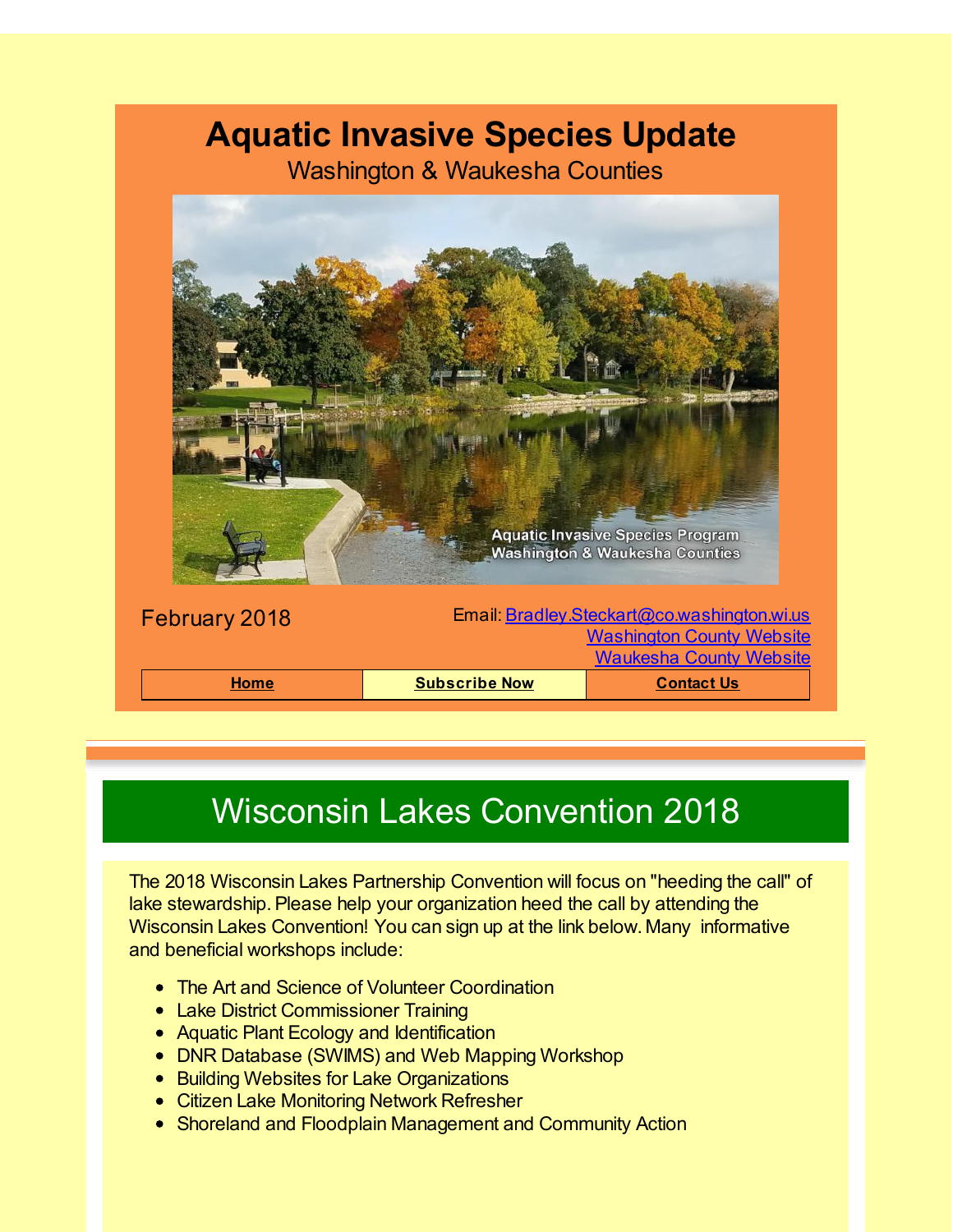#### 2018 WISCONSIN LAKES PARTNERSHIP CONVENTION & **WATER ACTION VOLUNTEERS SYMPOSIUM**



APRIL 18-20, 2018 **HOLIDAY INN CONVENTION CENTER STEVENS POINT** 

CLICK HERE TO **REGISTER!** 



#### Clean Boats, Clean Waters Trainings

We are truly happy to support Lake Districts, Lake Associations, municipalities, and conservation organizations in applying for Clean Boats, Clean Waters (CBCW) grants. This year, we have had awesome CBCW grant participation with 11 municipalities, lake groups, and conservation organizations receiving grant funding for the summer of 2018!



With all these grants awarded, we better get to training! Please see the table below for dates, times, and locations for 2018 Clean Boats, Clean Waters watercraft inspector training.

Please RSVP at the link below to ensure we have your shirt size and enough training materials for each event, then mark your calendar for the training!

SIGN UP FOR CBCW [TRAINING](http://r20.rs6.net/tn.jsp?f=001mrBqDhxs8-wzoUgsjJFv1IuUEV2f0-vGPK8FjtQ9-ftHrczOYeOhzGo3x2fUzFcFb-CPh6qiRTO7lzP6sUZkiRKb2imbicv_z7PVw2yANHHqp1YoxXcnWKEUmQZGevLpmQ_03Dgab2JdYEfUGSVpctGdm720hGkvSTlUbcOSSsNYiIyilfCCLo2ekOeS5CJEjU5RpTXxWE3c7wOVY4B0hScQCED3-wrTenHQ00H1Lg69OmcZ_yFygZIKNge89aXdYPEJ990PO0GBHU-6B_gGt84nk3YeiRhdewjjIWYBooot5XVHpgx0Rc4DXg0IwC6M5IkgcMmCnmj7AfXTy7aCJHwOuxNzr0dtmm0Tv-6UK58obZN_XWUaj33uABT8sbdDzWxj60am_Dg=&c=&ch=) HERE - Click "Aquatic Invasive Species" and follow the prompts to fill in the date you plan to attend and your T-shirt size.

|  | Date: | County: | Time: | Place:                                                               | Address:                                       |
|--|-------|---------|-------|----------------------------------------------------------------------|------------------------------------------------|
|  |       |         |       | 4/14/2018 Waukesha 9am-11am Retzer Nature Center -<br>Community Room | S14 W28167 Madison St,<br>Waukesha, WI 53188   |
|  |       |         |       | 4/14/2018 Waukesha 2pm-4pm Retzer Nature Center -<br>Community Room  | S14 W28167 Madison St,<br>Waukesha, WI 53188   |
|  |       |         |       | 4/28/2018 Washington 9am-11am Richfield Town Hall - Lower<br>level   | 4128 Hubertus Rd, Hubertus,<br><b>WI 53033</b> |
|  |       |         |       | 4/28/2018 Waukesha 2pm-4pm Muskego Library - Room 3                  | S73W16663 W Janesville Rd,                     |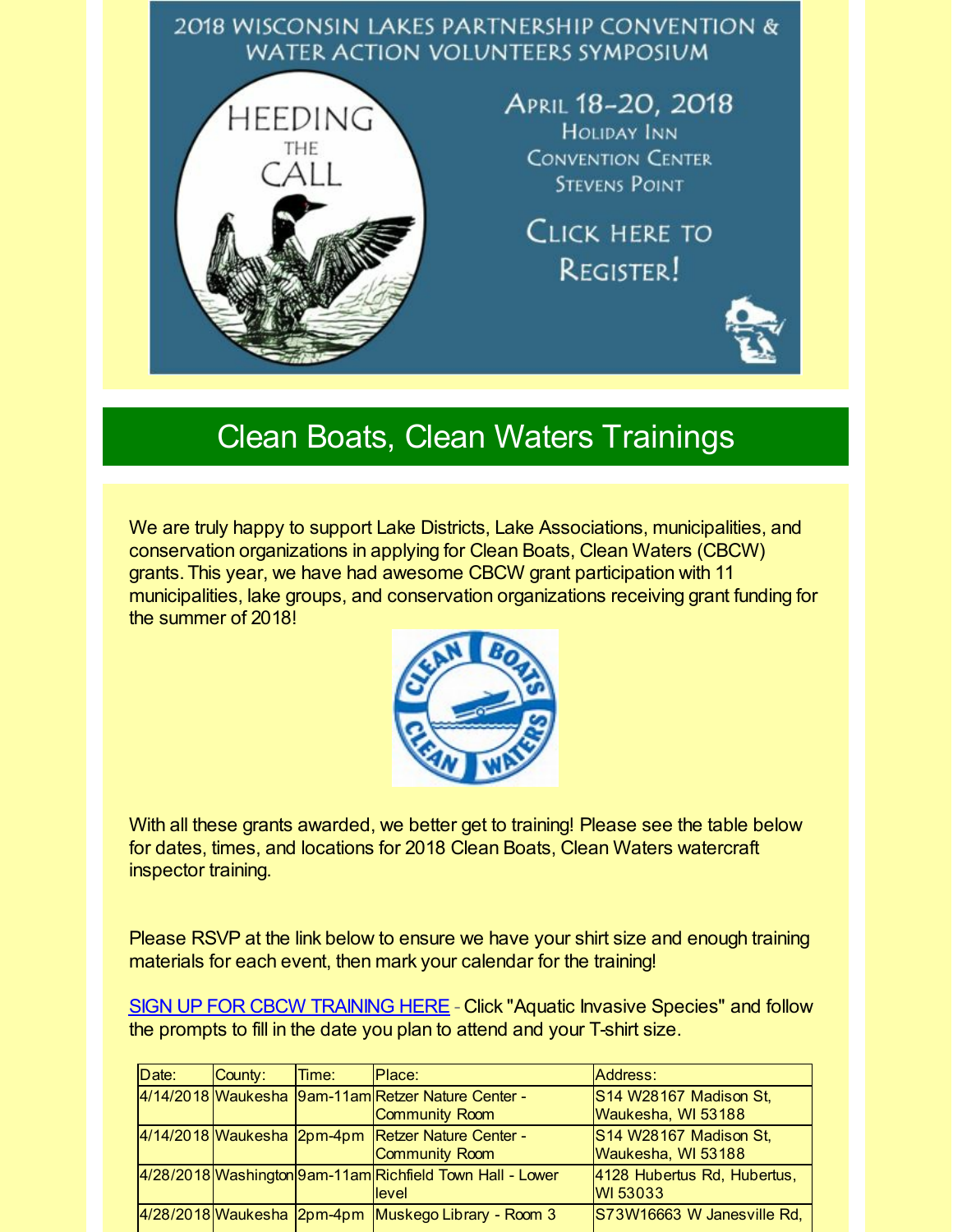|  |  |                                                                       | Muskego, WI 53150                                      |  |  |
|--|--|-----------------------------------------------------------------------|--------------------------------------------------------|--|--|
|  |  | 5/5/2018 Washington 9am-11am Big Cedar Lake PRD -<br><b>Classroom</b> | 4480 Gonring Dr, West Bend,<br><b>WI 53095</b>         |  |  |
|  |  | 5/5/2018 Waukesha 2pm-4pm Oconomowoc Community<br>Center - Room C     | 220 W Wisconsin Ave,<br>Oconomowoc, WI 53066           |  |  |
|  |  | 5/19/2018 Washington 9am-11am Public Agency Center - Room<br>3005     | 333 E Washington Street, West<br><b>Bend, WI 53095</b> |  |  |
|  |  | 5/19/2018 Waukesha 2pm-4pm Summit Town Hall (new Town<br>Hall)        | 37100 Delafield Road,<br>Oconomowoc, WI 53066          |  |  |

SIGN UP FOR CBCW [TRAINING](http://r20.rs6.net/tn.jsp?f=001mrBqDhxs8-wzoUgsjJFv1IuUEV2f0-vGPK8FjtQ9-ftHrczOYeOhzGo3x2fUzFcFb-CPh6qiRTO7lzP6sUZkiRKb2imbicv_z7PVw2yANHHqp1YoxXcnWKEUmQZGevLpmQ_03Dgab2JdYEfUGSVpctGdm720hGkvSTlUbcOSSsNYiIyilfCCLo2ekOeS5CJEjU5RpTXxWE3c7wOVY4B0hScQCED3-wrTenHQ00H1Lg69OmcZ_yFygZIKNge89aXdYPEJ990PO0GBHU-6B_gGt84nk3YeiRhdewjjIWYBooot5XVHpgx0Rc4DXg0IwC6M5IkgcMmCnmj7AfXTy7aCJHwOuxNzr0dtmm0Tv-6UK58obZN_XWUaj33uABT8sbdDzWxj60am_Dg=&c=&ch=) HERE - Click "Aquatic Invasive Species" and follow the prompts to fill out the date you plan to attend and your T-shirt size.

To remain up-to-date, training should be completed at least every two years. Thank you to the organizations who are conducting watercraft inspections this year!

# Purple Loosestrife Beetle Training

Purple Loosestrife Beetles, ATTACK!

 $\overline{\phantom{a}}$ 

 $\mathbf{r}$ 

 $\overline{\phantom{a}}$ 

 $\mathbf{r}$ 

Are you interested in growing purple loosestrife and the beetles that eat it? You can help take control of wetlands that are being infested with this pesky invasive plant. If you would like to learn more, please attend one of these upcoming trainings!

Volunteers in the Purple Loosestrife Program start by growing potted purple loosestrife that is provided by the Washington/Waukesha County AIS Team and Washington County 4H. After the plants are 3-4 feet tall, each plant will receive 10 beetles. The beetles munch and reproduce on the purple loosestrife plant until it gets brown and wilted. That's when it is time to release them into a wild patch of purple loosestrife!

This table provides the dates and times that purple loosestrife activities occur in Washington and Waukesha Counties. We would love to see you get involved!

| Date:                | County:                              | Activity: Time: |                  | Place:                                                             | <b>Address</b>                                                                                        |
|----------------------|--------------------------------------|-----------------|------------------|--------------------------------------------------------------------|-------------------------------------------------------------------------------------------------------|
|                      | 3/13/2018 Washington Training 5pm-   |                 | 8pm              | Public Agency<br>Center                                            | 333 E Washington Street,<br>West Bend, WI 53095                                                       |
| $4/10/2018$ Waukesha |                                      | Training 5pm    | 8pm              | <b>Prairie Springs</b><br>Environmental<br><b>Education Center</b> | <b>Prairie Springs</b><br>Environmental Education<br>Center, Carroll University<br>Waukesha, WI 53189 |
|                      | $4/28/2018$ Washington Planting 9am- |                 | 12 <sub>pm</sub> | County<br>Fairgrounds                                              | 3000 Pleasant Valley Rd,<br>West Bend, WI 53095                                                       |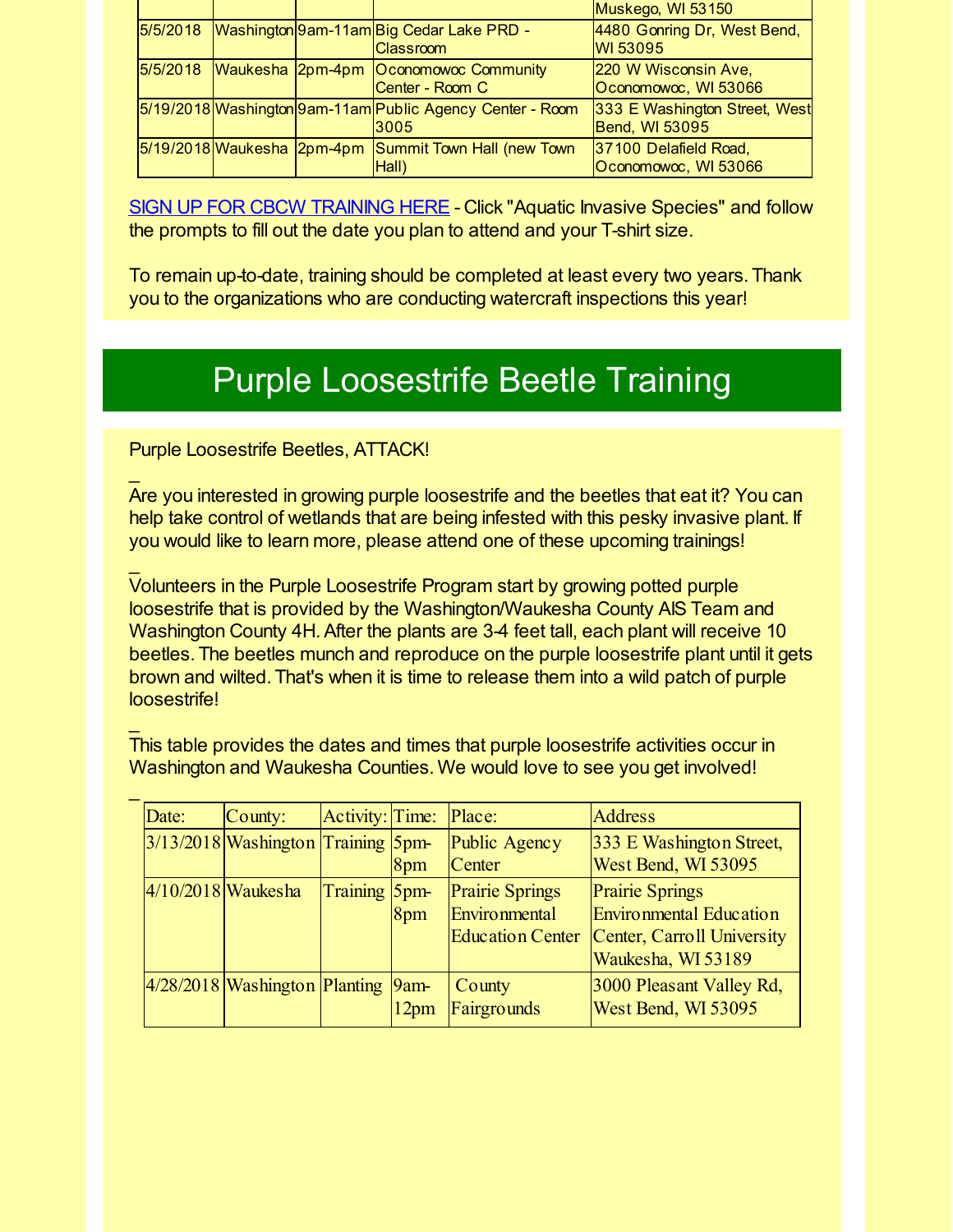

Watch the Galerucella beetle crawl and eat the purple loosestrife leaves.



Check out the timeline for the purple loosestrife beetle release.

# 2018 AIS Internships Available

Internships are still available in both Washington and Waukesha Counties for the summer of 2018. If you or someone you know is interested in aquatic ecology, snorkeling and diving, photography and promotion, surveying the public, and local municipal government, tell them to apply!

Apply here for: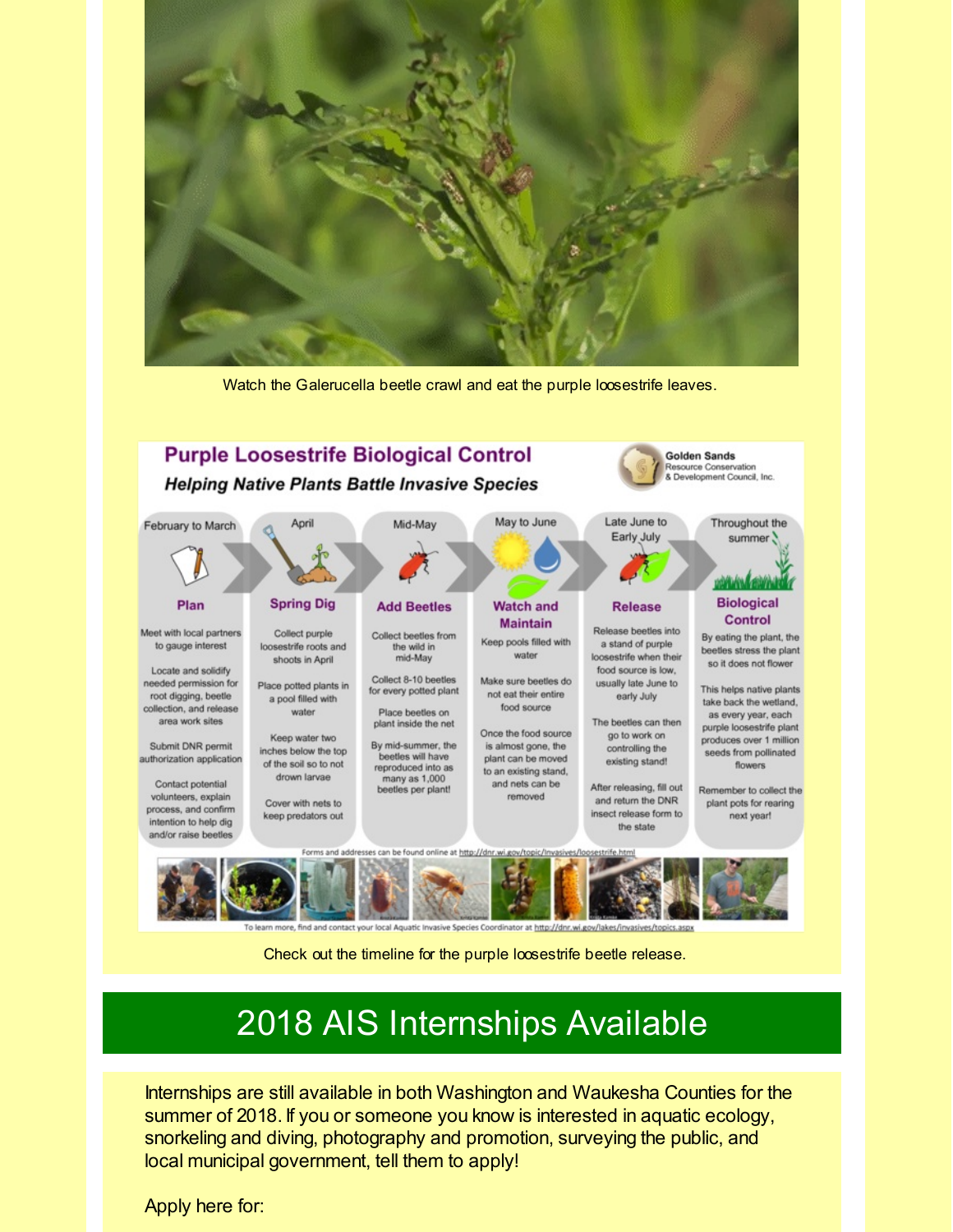[Washington](http://r20.rs6.net/tn.jsp?f=001mrBqDhxs8-wzoUgsjJFv1IuUEV2f0-vGPK8FjtQ9-ftHrczOYeOhzGhWJ-2ZTz-Zt1v3GajoFHRk6EgAj2WhZZOG6iT_A0UMsPicGJ0y0xDsKMa__4pRJhzHRfQ1q7IPK7DvT8WasnUviH6otjl2_NrYmRUmhE2n8b2xShaXJy1806epAVMKu8PKR0rGPOoPkIxOi2f5TgmGGH1u0uX04mrqZOQekT0Q0A310Rhg4JQ9qV6OOpjyyZnhvtZ99ufJjUwz_44Z6tDJVgwrjF9Iu764tMVbqP-MDsBdKeSIjp2lmnwQjaD8LS8WTa2NjDiIABaFWl2kyzU439ADU9ap-giq7yi95ShVAAfYPxmv8r3Ev0ii6vMdW__6Qu26URIEvZvo_4mZEE5iEig5DuBdDYMONHYd9X9Uc2AcLKutULhr5nhWTjZxoWqr2D1QXcz2FK0YfIzJuSvbCCt2MrjUYQ==&c=&ch=) County Aquatic Invasive Species Intern [Waukesha](http://r20.rs6.net/tn.jsp?f=001mrBqDhxs8-wzoUgsjJFv1IuUEV2f0-vGPK8FjtQ9-ftHrczOYeOhzGhWJ-2ZTz-ZEEM4asO73cio7xNbvjcHUHaGx3FfFtFxMfMfS0JOibaES3fA4vORy6NrVV_iKTVr9iIhDKgZ_IrdXadT1JkxEAeHPA1NF32xa_X7dnZasWh_Cc7haMp7ldAh6yVehwRQHx5Gnfq3ykGlk8AHaLsYMQfDJgQNFplsGTEVha9olGz-MpNKp3IxGG9aUCmslvY8LFSQKV0b5xJ79hwqkTj3Fs-M-O3zfKacFfvZZR0TyxrT803ko-pnBv9TxdcyCfqPQMDIgcAKyAGW2IK0_vc4WlcRypeAXcqQC88t9QIqua8=&c=&ch=) County Aquatic Invasive Species Intern

Join a fun team who likes to have fun while doing meaningful work to the best of our abilities!



This team of Carroll University students are just some of the great partners the intern works with.

#### Lake of the Month - Moose Lake

February's lake of the month is Moose Lake in the town of Merton. Moose Lake is an 83 acre lake located in Waukesha County. It has a maximum depth of 61 feet. Visitors have access to the lake from a public boat landing. Fish include Panfish, Largemouth Bass and Northern Pike. The lake's water clarity is very clear.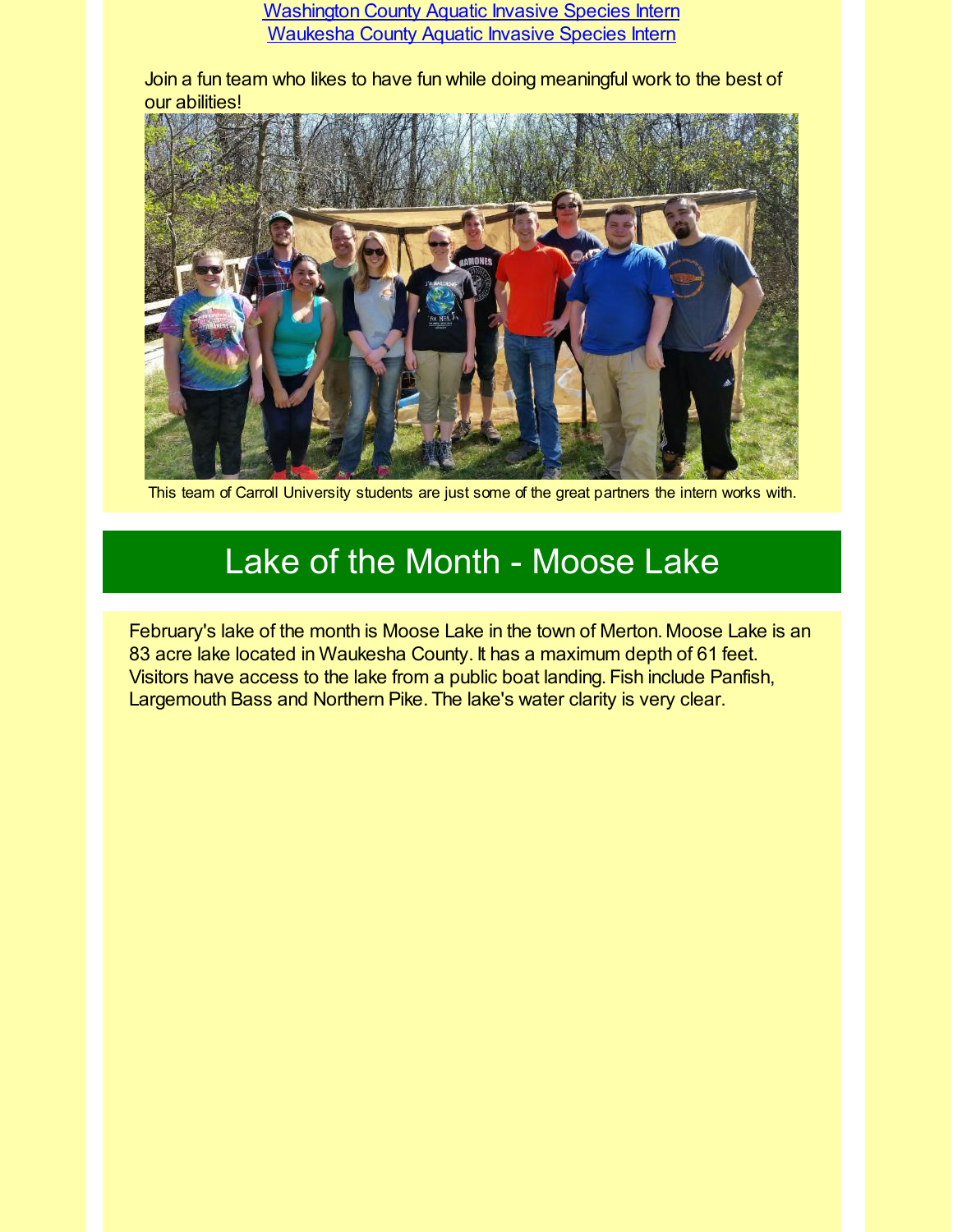

A view of Moose Lake. Click to connect to Waukesha County GIS App.

Last summer, the Waukesha AIS Team got a call from a concerned community member about Japanese knotweed on the shore of Moose Lake. Verifying the species was in fact Japanese knotweed, the AIS Team spent a day cutting back the 1-acre stand. See our progress in the picture below! Moose Lake also has Eurasian watermilfoil, zebra mussels, Chinese/banded mystery snails, and purple loosestrife.



We made some progress cutting back a huge stand of Japanese knotweed on the shore of Moose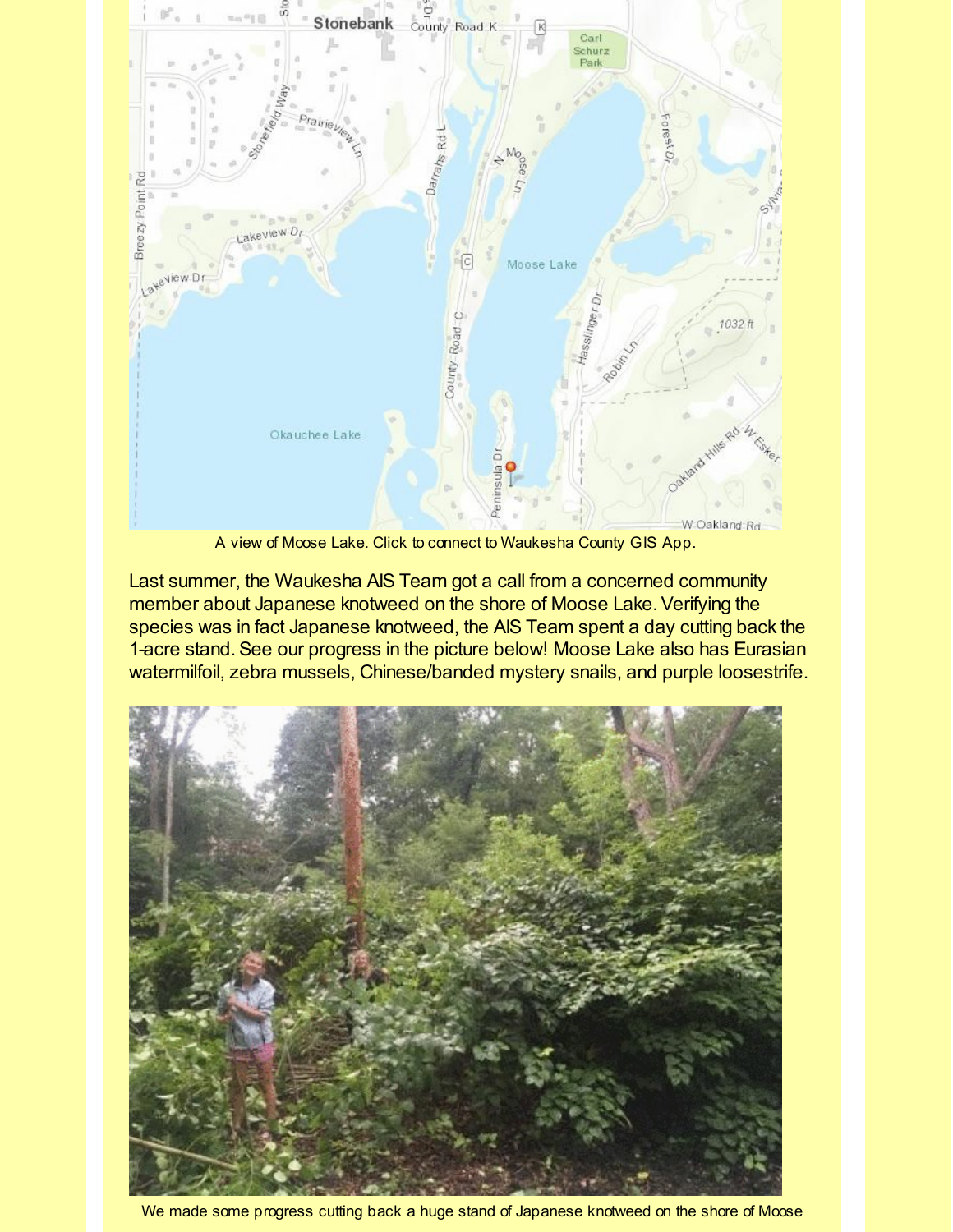Lake last summer.

Conducting Clean Boats, Clean [Waters](http://r20.rs6.net/tn.jsp?f=001mrBqDhxs8-wzoUgsjJFv1IuUEV2f0-vGPK8FjtQ9-ftHrczOYeOhzMoe6v167d9MBvpH1Rfe8eP8pWq-YUO96nTdp6Zhn3G0JvlRgB7Ag0hJnu_ZGSg3Id1SVsHAAs6kplYmwuS4p59sJGECT7UH9p9k60Ripu35do9CLZblPt4Hv09IOOMBNumuCe9j8FKJ02PcUs7FeRidGhOShTiTTwGD9ZksikdoSt771Rg7UY-fA4GqkUnYZkn1mj2xhyAnb1q2yHfQxuaPtubi_lIXihQCCJc3l2PDkVPw5rYvMg4a70wCf7aHhdGAwFeh48fgt44rk88X1Shfip_hGZFjgAXISNP4OCWuZnG2R-0AdAI=&c=&ch=) at your lake helps prevent the detrimental effects of invasive species! If you are looking to participate in AIS prevention activities on your lake, feel free to contact the AIS team about getting involved.

# Public Forum for AIS Strategic Plan

We started off the new year by [completing](http://r20.rs6.net/tn.jsp?f=001mrBqDhxs8-wzoUgsjJFv1IuUEV2f0-vGPK8FjtQ9-ftHrczOYeOhzJ9ciojiVwKzxnFm4JnzIO4SZGTUscgm-QRFrOL-0GshZlpUkURzjSo5CTDP5DDFdiw5F3R2VbcstxHa47l2Y5vcvnlGjcq_eIhgEwO0-mAVW2H5nfdB_pZG2VorFn4RQrhPYPoNZAtv7E-Ebkdl9q_OcgyP-XZfOO6C_5vTiclkgKXouJFH12MnGfmuul7LJqJDa4NJTt3V7PJwxd3f3nFcbHbc8UWE4wcqoNoYVwUby9_LvenBHNWB8rK_QVFI-TsNIJFU1nL0rLUQk7oCKFDLI4WDHdPiDLuR7napFMjZSTtjwPb4CKfdhlIQCSl4Ps1XR0w8xMMm&c=&ch=) our brand new Waukesha County Aquatic invasive Species Strategic Plan. Click the link to check it out.

The public forum gives the community an opportunity to learn more about the AIS program and provide input on strategic planning efforts.

We want to hear from you! A Public Forum is scheduled for 7:00 p.m. Tuesday, March 27th, 2018 at the Delafield [Brewhaus](http://r20.rs6.net/tn.jsp?f=001mrBqDhxs8-wzoUgsjJFv1IuUEV2f0-vGPK8FjtQ9-ftHrczOYeOhzJ9ciojiVwKz5X3G4nBTIXBbZe9P-nGHKq9sP3Cg_mqy9jM02VEVPZWLjOu3cs13dGKA8OEKHQh30XUcWHJ4dz1bxAvGgTk91bXB_8Cpoh--ppkDKMVP9y-mcCnlq96JbCR4tyOXrRHWBdgaZZtc4EzpWTYY5IOyHyLdwJitbbVbLsob-ifAqyUOjEuFNAOnC6dIwMxIE5pIK_jrfQ-hKAWzVpb4svHdzQsVw_jcuSWz3LNbV6WZaAXdIFPjV31i3OzDjSmZE3bTcfbaNN71uiuxsKPaY_nKhIgYYdu8rH1FwgOX56Yu_vU6p8QjKtnOCWuko7tsHVPgq4e9X7Fnmh1g3PJofj33qRif4Flz4ntQ0hJKYM8ojmQXDyyS2AL8O_yPf6fA_n4C1z9MNx_MW19PRoWOCFVIlRrCDj3UctvX8zHFPWvk9JZApnqEMTgouAot193Vmb29HQBWXx608pD4ntTR8moh2AY4tu1EaeI1DVXyyZRLH1iCpYp7iAwqJ1YQ7cwvZ_65a9M0JEiCKalQr4fGHkBiDw==&c=&ch=) (3832 Hillside Dr, Delafield, WI 53018).



Delafield Brewhaus is located at 3832 Hillside Dr, Delafield, WI 53018.

Agenda Items include:

- Introductions and Background (7:00pm)
- Presentation of Waukesha County AIS Strategic Plan (7:10-7:40pm)
- Walkthrough of AIS Mapping Application (7:40-8:00pm)
- Questions and Discussion (8:00-8:30pm)
- Final Comments and Adjourn (8:35pm)

[https://www.waukeshacounty.gov/aisstrategicplan](http://r20.rs6.net/tn.jsp?f=001mrBqDhxs8-wzoUgsjJFv1IuUEV2f0-vGPK8FjtQ9-ftHrczOYeOhzJ9ciojiVwKzxnFm4JnzIO4SZGTUscgm-QRFrOL-0GshZlpUkURzjSo5CTDP5DDFdiw5F3R2VbcstxHa47l2Y5vcvnlGjcq_eIhgEwO0-mAVW2H5nfdB_pZG2VorFn4RQrhPYPoNZAtv7E-Ebkdl9q_OcgyP-XZfOO6C_5vTiclkgKXouJFH12MnGfmuul7LJqJDa4NJTt3V7PJwxd3f3nFcbHbc8UWE4wcqoNoYVwUby9_LvenBHNWB8rK_QVFI-TsNIJFU1nL0rLUQk7oCKFDLI4WDHdPiDLuR7napFMjZSTtjwPb4CKfdhlIQCSl4Ps1XR0w8xMMm&c=&ch=)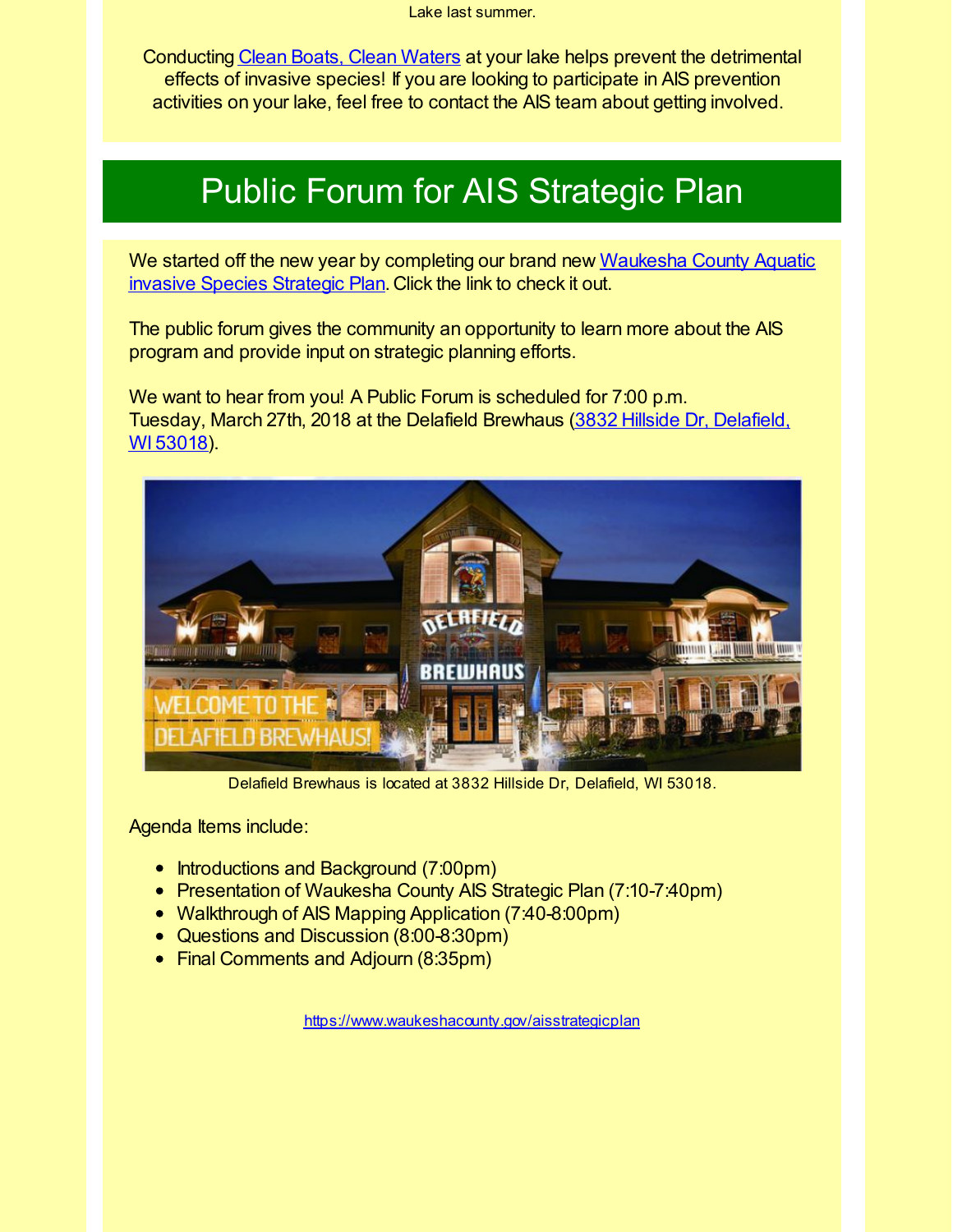

The Cover of the Waukesha County AIS Strategic Plan.

#### **Waukesha County's AIS Program Goals:**

- **Goal 1**:Educate water users, both residents and visitors, and the general public about the existence of AIS
- **Goal 2**:Prevent the spread of AIS to and from local waters
- **Goal 3**: Collect, map, analyze, and periodically update AIS population, distribution, and density data within Waukesha County to monitor program effectiveness and identify new AIS threats
- **Goal 4**: Reduce, Manage, and Control new and existing AIS populations within Waukesha County
- **Goal 5**: Network and Collaborate with other entities on AIS efforts
- **Goal 6**: Sustain the implementation of the AIS Strategic Plan and utilize it as a living document.

To subscribe to this *Aquatic Invasive Species Update Newsletter* by clicking the image below or [here](http://visitor.r20.constantcontact.com/d.jsp?llr=kfohqmcab&p=oi&m=1102078785706&sit=mdwsaogdb&f=72c567dd-ea1f-46d9-a3b3-0487646a78a3)!



For more information:

Email: [bradley.steckart@co.washington.wi.us](mailto:bradley.steckart@co.washington.wi.us)

Washington County 262-335-4800 [www.co.washington.wi.us/lcd](http://r20.rs6.net/tn.jsp?f=001mrBqDhxs8-wzoUgsjJFv1IuUEV2f0-vGPK8FjtQ9-ftHrczOYeOhzMoe6v167d9Mpx-SzOUvfWhRhzn5JAhnSpbeQLdISwp4D7fLgutjlMCeb8vjnLaOCDAew0Sceh63vxaEfZRGSt-S_f5rFF1vxbx5F3P2g3FhSJhScXr4f5OEOidMuWbofRmaOrWXg5-3DMG0kmKamMbumxi_kRGHkdTvVHTqa7lOe1S2yEY0PrF_sF1c493aNAcDAwpJtcrtgCSZ5S1rensI-bJUU6AFiLf0As3-luK6QzL4ueEbSGuDBo3IyQ5s7GfCR1MM3ShIIhHYn1TW9wRizcwDuFC1OYOBeO3-OGzJzUc0nWQURxE=&c=&ch=)

Waukesha County 262-896-8300 [www.waukeshacounty.gov/ais](http://r20.rs6.net/tn.jsp?f=001mrBqDhxs8-wzoUgsjJFv1IuUEV2f0-vGPK8FjtQ9-ftHrczOYeOhzKmOW1HyZQgTrvTP8Hqum-u3ozG8lT3-95CJWOSx9wligGvkvNp9KBtijwBKbOBZSmc6M_4SWifPiKWqrDdqsHSCYJXGef277JJgjcULg2kBGjBFYMvB0oFPGoMFXl4iXY4PJsouqeCBT3qxSRxYY7bJps2tebJCJjprqKx3c8t7VgpUf3CVFefdtgrN8dYeNjktTQlKAt1yw_D5ctO11smPKu0kl96G6vpJNm69cy1dVlh07djtW6z6kWXZve0Sa6n90f8dtwkYbZa7haEi-qv_hTGob1BiZ407xq1u2oNcaMurD0k2SO0=&c=&ch=)